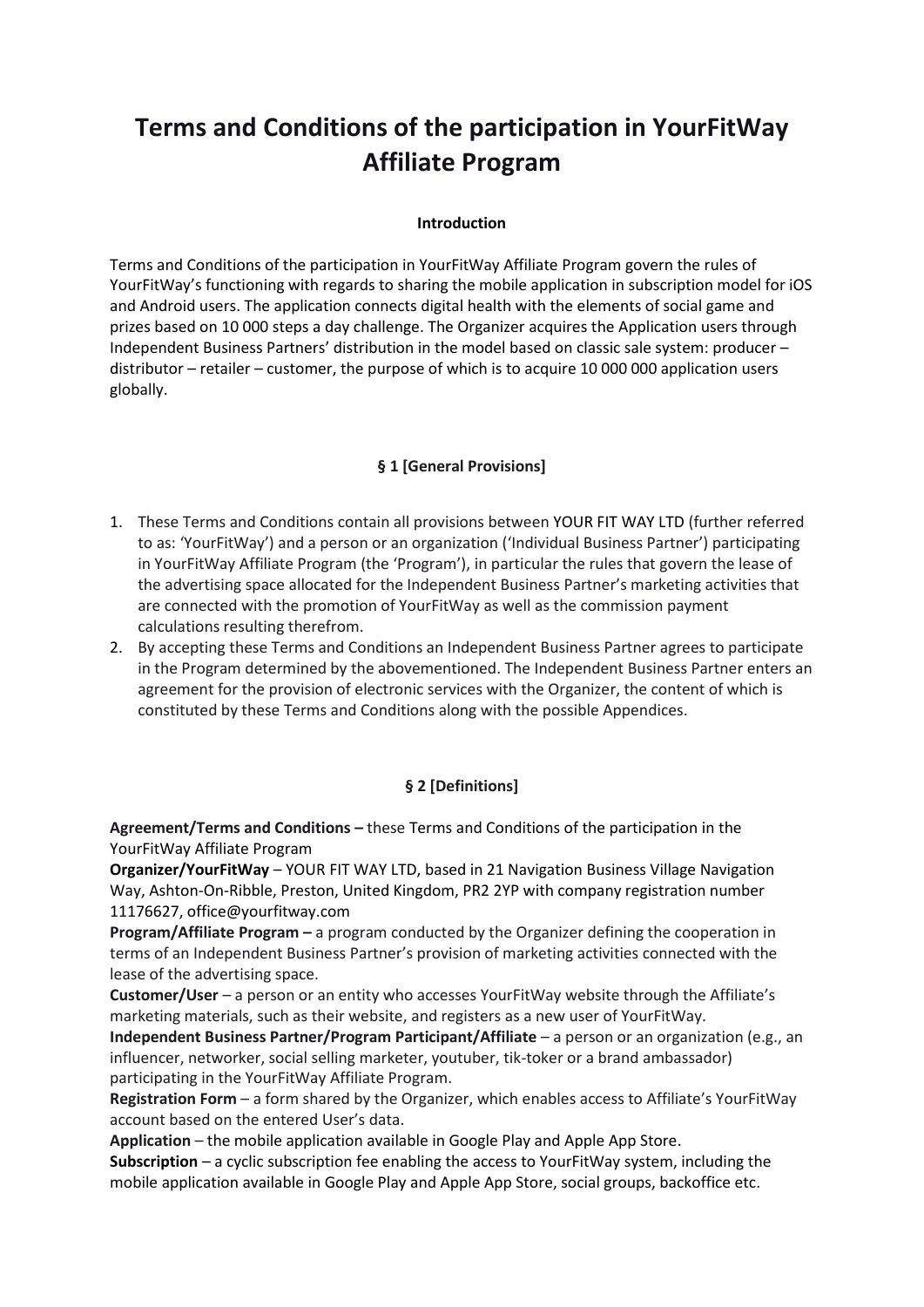**Voucher** – a prepaid, month-long access to the Application entitling a new User to use the Subscription on preferential terms.

**Backoffice** – a system enabling the management of the Affiliate's promotional activities in the Program.

#### **§ 3 [Registration in the Program]**

- 1. Every natural person with full legal capacity, legal person as well as an organizational unit without legal personality interested in the distribution of YourFitWay marketing and informational materials within the advertising space can become an Independent Business Partner.
- 2. The conditions of the participation in the Program are as below:
- − the correct completion of the registration process and a successful verification conducted by the Organizer within 48 business hours from the moment of the completion of the registration process by an Independent Business Partner,
- − the acceptance of these Terms and Conditions is equivalent to entering an advertising space lease agreement,
- − holding a valid Subscription within which an Independent Business Partner acquires the access to the Application, tools and a specified number of Vouchers enabling the recommendation of YourFitWay products.
- 3. The registration in the Program is conducted through<https://yourfitway.com/register> and requires the correct completion of the Registration Form enclosed therein. After submitting the correct personal details and accepting the terms and conditions, YourFitWay sends the confirmation of the registration and of entering in the Agreement to the email address enclosed by an Independent Business Partner in the process of registration. In the case of an unsuccessful verification by the Organizer, the Independent Business Partner's account is immediately deleted, especially in the case of undertaking by the Independent Business Partner activity that infringes YourFitWay interests.
- 4. Despite the successful registration, i.e. obtaining by an Independent Business Partner the access data to the account, YourFitWay reserves the right to refuse further participation of the Affiliate in the Program if their advertising space used for the promotion of YourFitWay is inadequate. Inadequate websites include:
- − websites aimed at children,
- − websites promoting sexual content,
- − websites inciting violence,
- − websites inciting discrimination based on the race, gender, religion, nationality, sexual orientation, or age,
- − websites endorsing illegal activities,
- − or websites violating intellectual property rights.
- 5. An Individual Business Partner, understood as a person of verified identity, is allowed to hold only one account in the Program.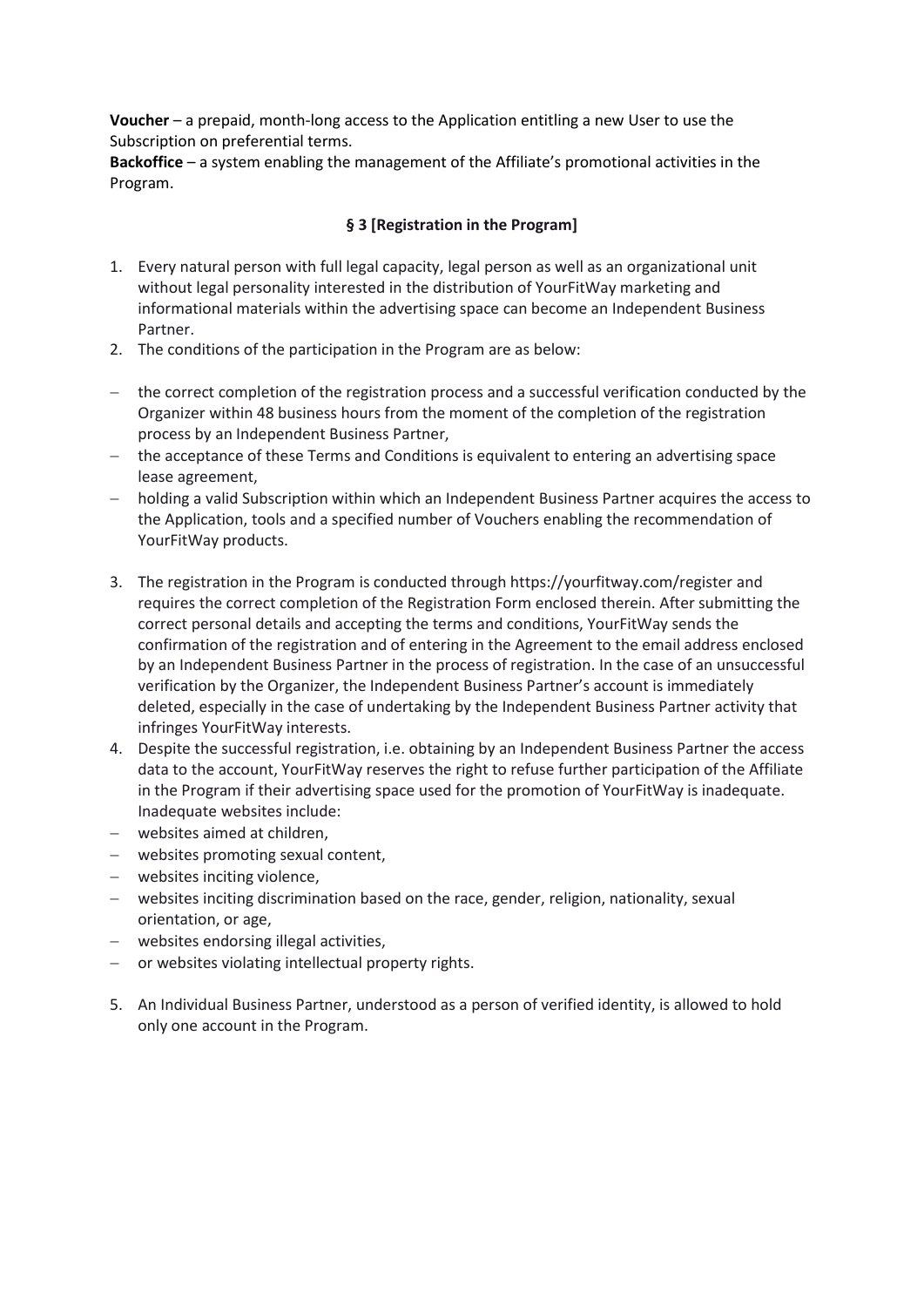#### **§ 4 [Rights and Responsibilities of YourFitWay]**

- 1. Upon participation in the Program, the Organizer undertakes to provide an Independent Business Partner with the access to:
- a. Backoffice on the Organizer's server, enabling to monitor the effectiveness of the marketing activities conducted by an Independent Business Partner, especially to track the number of registrations and payments made by the Application's Users acquired through the exposition of the advertisement within the leased advertising space.
- b. referral links, visual and text materials, which an Independent Business Partner can promote with the use of held advertising space, i.e., websites, social media, and other forms of reaching the Customer.
- 2. YourFitWay reserves the right to amend any of these Terms and Conditions at any time and at its own discretion and notifying an Independent Business Partner about the amendments via email or through the publication of the new Terms and Conditions on the website. The amendments may include e.g., the changes of the commission fees, timetables, and payment procedures as well as the terms of the referral program. In case of lack of an Independent Business Partner's agreement to the issued amendments, the Affiliate has the right to terminate this Agreement effective immediately. Further participation in the Program after the publication of the amended Terms and Conditions constitutes a binding acceptance of the amendments.

#### **§ 5 [Rights and Responsibilities of an Independent Business Partner]**

- 1. An Independent Business Partner commits to undertake the best commercially justified efforts to advertise, introduce to the market and promote YourFitWay by the publications of YourFitWay ready-made materials and the materials, who they are the author or co-author of, within the advertising space leased by the Organizer actively and successfully. The Independent Business Partner ensures that the undertaking of the abovementioned activities will not violate the intellectual property rights of the third party nor any other third party rights. With regards to the abovementioned, the Independent Business Partner accepts all the responsibility connected with any third party claim regarding the violations of their rights with connection to the implementation of these Terms and Conditions.
- 2. An Independent Business Partner undertakes the activity independently and is not a partner, a legal representative, an employee nor a franchisee of the Organizer, nor of any other entity with which the Organizer cooperates. In relation to the abovementioned, it is forbidden to submit or accept the offers, to make statements or commitments by the Independent Business Partner on behalf of YourFitWay. The Affiliate incurs all the costs and the expenses connected to the advertising, marketing, and promoting of YourFitWay among the Affiliate's Customers.
- 3. An Independent Business Partner is responsible for providing the Organizer with the ability to track their Customers' activity within the leased advertising space by publishing the correct links with the referral code shared by YourFitWay. The referral code, as a unique Affiliate's identifier, is saved in browser's cookies for 60 min or until the Customer manually deletes all or some of cookie files. The Organizer does not take the responsibility for the Customers registrations resulting from the incorrect use of the link. The Organizer does not amend the ownership of the registered Customers nor take the responsibility for consequently generated commissions.
- 4. An Independent Business Partner can use the leased advertising space to distribute ready-made materials provided by the Organizer, as well as the materials of which the content, appearance and layout were developed by the Affiliate. The Independent Business Partner undertakes the full cooperation with YourFitWay in the mater of the published content, which relates to YourFitWay. The Affiliate takes into consideration that in the instance of the lack of consent form YourFitWay with regards to the dissemination of the materials, of which the Affiliate is the co-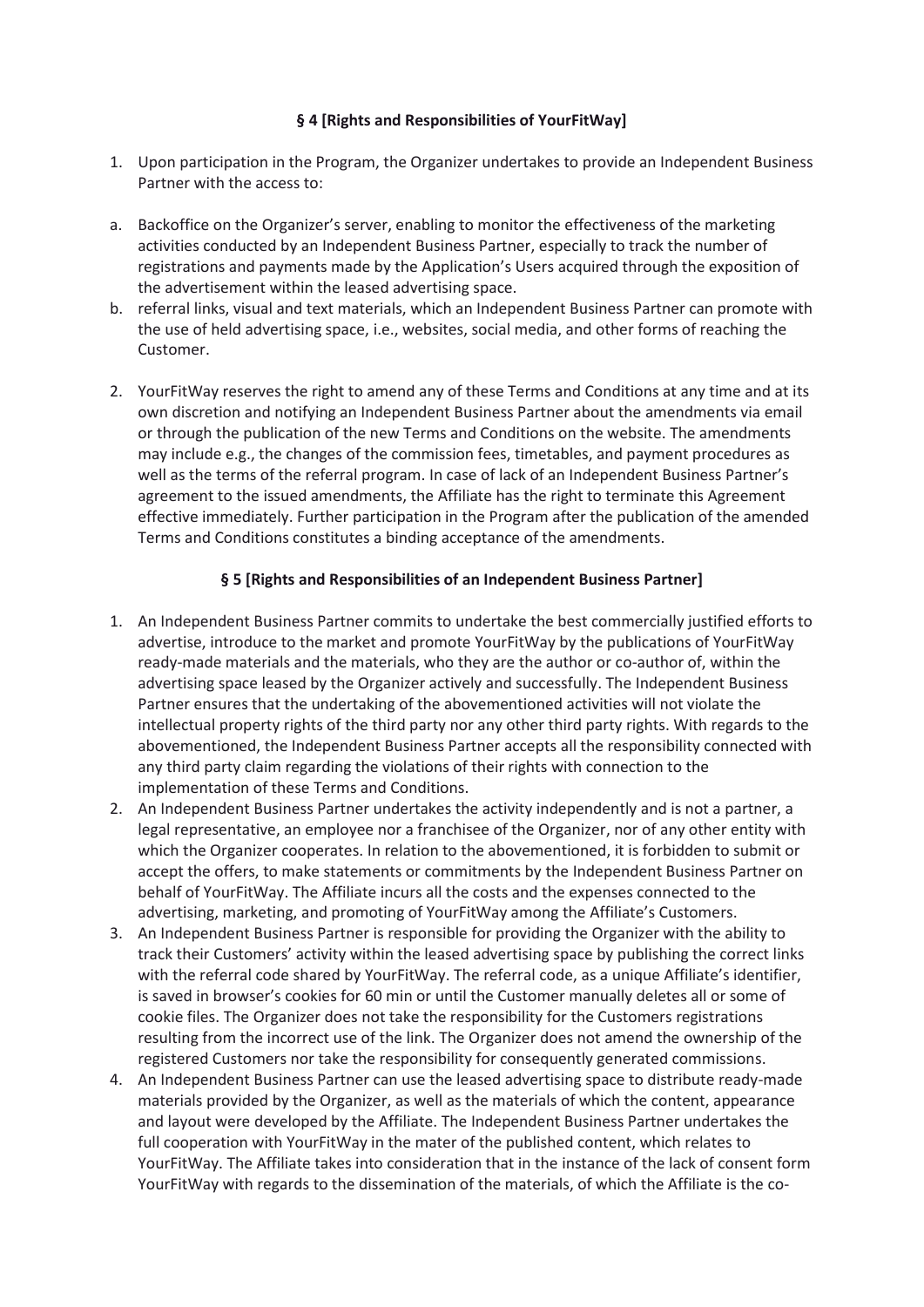author or author, the Affiliate will be obliged to exclude them from further exposition within the leased advertising space. Moreover, the Independent Business Partner commits to use the referral links without the introduction of any modifications to their structure, such as changes or deletion of any part of the referral code.

- 5. An Independent Business Partner is committed to undertake the marketing activities within the Terms and Conditions of the lease according to the applicable law. The Affiliate confirms that the visual and text materials and links will not be placed in unsolicited email communication, unauthorized posts within discussion groups, chats or with the use of bots. Illegally generated web traffic will not be included in the calculations of the commission.
- 6. An Independent Business Partner acknowledges, that all designations, logos, commercial names, and trademarks are the property of YourFitWay and the entities personally related or capital related with YourFitWay. All information related to the use of YourFitWay name and all the designations, logos, commercial names not regulated by these Terms and Conditions can be obtained at YourFitWay Customer Service Office at the following email address: [office@yourfitway.com.](mailto:office@yourfitway.com)
- 7. An Affiliate commits to undertake the marketing activities being the subject of their participation in the Program in accordance with the rules of ethics and applicable Code of Ethics, which constitutes an Appendix no 1 to these Terms and Conditions.

#### **§ 6 [Commission]**

- 1. By way of leasing the marketing space with intention of the exposition of the marketing materials and informative materials regarding YourFitWay, an Independent Business Partner reserves the right to the commission payments in the form of a lease rent, which rate is dependent on the number of YourFitWay products and services sold through the referral link entries issued to the Affiliate. The detailed conditions of the commission payment calculations are governed by the Gratuity Plan, which is implemented in an automatic system calculation.
- 2. An Independent Business Partner confirms that they understand that the payment and the commission rates are dependent on the successful marketing activities undertaken within the leased advertising space. The Organizer does not guarantee generating Affiliate's revenue, income nor the economic success.
- 3. The calculated and paid commission constitutes the total payment due to the Independent Business Partner within the lease of advertising space rent, as well as the total of the remuneration resulting from all the activities undertaken by the Affiliate with regards to the conclusion or the performance of the Agreement.

#### **§ 7 [Commission payments]**

1. The Commission received by an Independent Business Partner in the Program is accrued throughout the accounting period lasting between the  $6<sup>th</sup>$  day of a given month and the  $5<sup>th</sup>$  day of the consecutive month. The payment system managed is available through Backoffice, which enables reviewing the transaction history, accessing the payments automated panel and sales rankings. The payments are processed twice a month according to a specified schedule and in the currency of the accumulated on the account commission. There is no minimum amount of the first commission payment order. All further payments are the subject to a minimum value of payment amounting to 50\$. An Affiliate can issue a payment order every second and every fourth week of a given month on 3 days: Mondays, Tuesdays, and Wednesdays. Further payments are issued every Friday of the second and the fourth week of the month. In case of any possible delays connected with issuing of the payment within the above-mentioned timeframe, YourFitWay commits to issue the payment on the first possible date. Any possible delays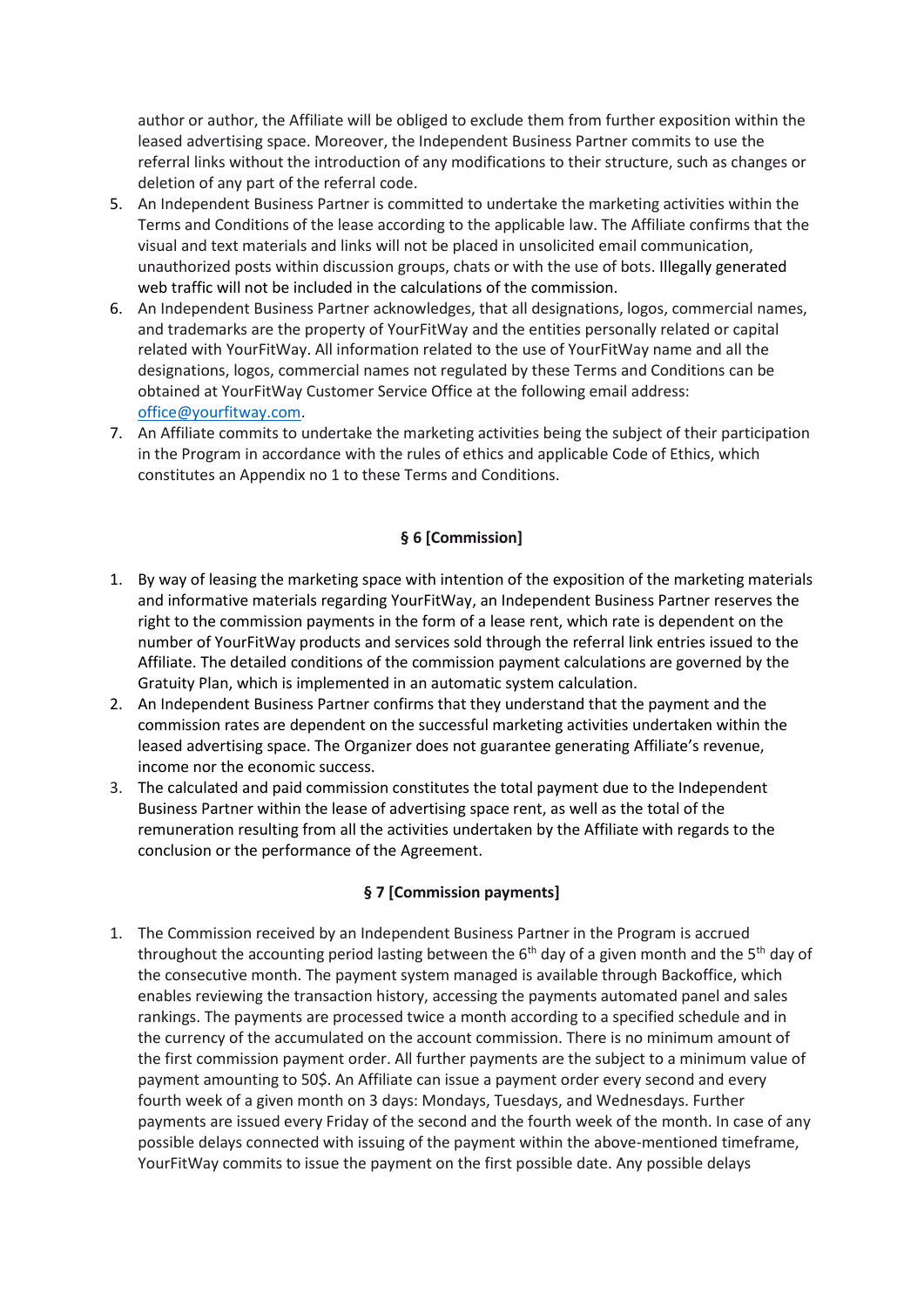connected with the processing of the remuneration are not the subject to any financial nor material compensation.

- 2. An Independent Business Partner earns the commission throughout the period of the Customer's activity i.e., on every Customer's transaction within YourFitWay, within the time the Affiliate stays an Active Program Participant. An Active Program Participant is an Affiliate, who holds a valid Subscription in the given accounting month for which the commission is calculated based on their Customers' activity. In the case when an Affiliate does not hold a valid Subscription, they lose the right to the payment of the commission accumulated within that accounting period. The exception constitutes the possibility of the payment of the accumulated YFWcoins, of which the payment period is prolonged to 3 months, despite of the inactivity. The Commission accumulated on the Affiliate's account in the period of active participation in the Program, can be paid within 365 calendar days counted from the date of the last registered Subscription payment. After this date, the accumulated Commission will be forfeited.
- 3. The Commission calculation is consistent with these Terms and Conditions and in accordance with the automated commission billing in the Backoffice based on the purchases made by the Customers through an Affiliate's referral link. The calculated sum does not include the commission which corresponds to the transactions refunded by the Organizer i.e., due to the complaint. The same applies to the transactions that were withheld with regards to the Buyer's data verification.
- 4. Should YourFitWay overpay an Independent Business Partner, regardless of the overpaid amount, the overpayment will be deducted from Affiliate's next remuneration, regardless of the date of obtaining the right to the Commission, to which the Affiliate irrevocably agrees. If due to the deduction the overpaid remuneration cannot be retrieved, YourFitWay can request a refund from the Affiliate in the form agreed on by both Parties.
- 5. YourFitWay reserves the right to change the amount of Commission by the means of the amendments published in the Gratuity Plan available to an Independent Business Partner in their account.
- 6. An Independent Business Partner can acquire their own co-workers to develop business and maximize the benefits of the participation in the Program. Such activities require the acceptance of the Terms and Conditions of YourFitWay License Sale.

## **§ 8 [Processing of personal data]**

- 1. By accepting these Terms and Conditions an Independent Business Partner gives the Organizer the consent to process their personal data submitted during the registration process, along with the data shared during further use of the system. The data is processed for information and marketing purposes connected with the participation in the Program. Additionally, the Affiliate consents to the transfer of data consisting of the name, surname, email address and the telephone number to the Affiliate whose referral was used to join the Program.
- 2. While joining the Program, an Affiliate consents to the publication of the results of their personal turnover to the system's Users within the issued sales rankings.

#### **§ 9 [Termination of the Agreement]**

- 1. This Agreement commences when an Affiliate's participation in the Program is accepted by YourFitWay. The Agreement is concluded for an indefinite period.
- 2. Either party has the right to terminate the Licence Agreement without cause, with a maximum of 10 days' notice period, starting from the last day of the accounting period in which the termination takes place. The termination of the Licence Agreement must be in a written form, either on paper or via email.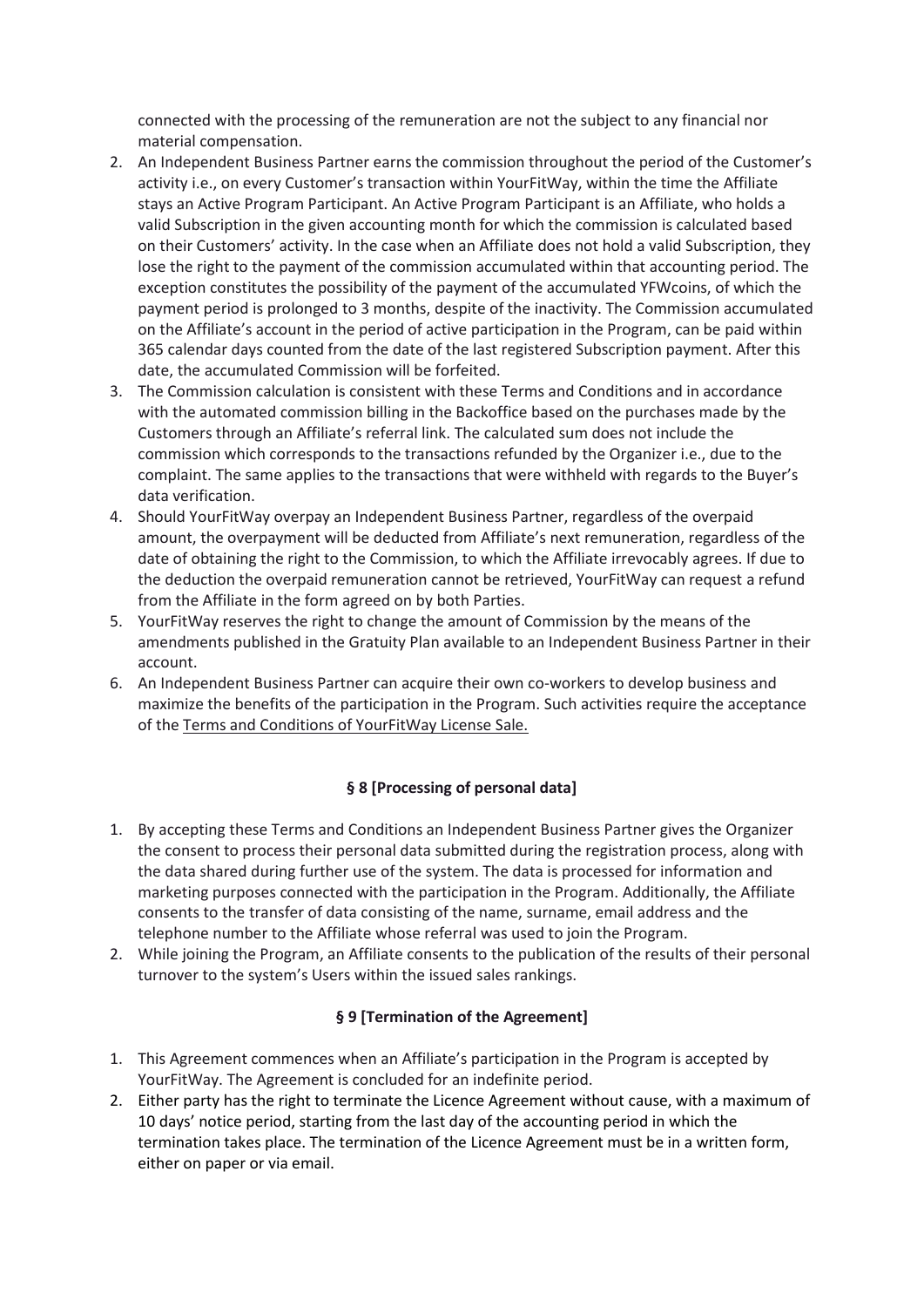- 3. This Agreement can be terminated effective immediately without prior notice in the instance of a gross violation of these Terms and Conditions by an Independent Business Partner, in particular:
- a. if the Affiliate's activity infringes good reputation and violates the interests of the Organizer,
- b. if YourFitWay confirms the information of an unlawful Affiliate's activity undertaken within leased advertising space, in particular: the dissemination of unlawful content or malicious code,
- c. if the Affiliate undertakes the activities aimed at gaining the unjust remuneration, in particular, at generating fake web traffic.
- 7. In the moment of the termination of the Agreement:
- a. All rights and licences vested in an Affiliate expire effective immediately.
- b. The Affiliate undertakes to remove all advertising materials and disactivate YourFitWay links within leased advertising space.
- c. The Affiliate will be entitled to receive all unsettled commission payments accumulated in the account until the date of the termination of this Agreement. The Affiliate will not be entitled to receive the referral payments, after the date of the termination of the Agreement.
- d. If the Affiliate does not fulfil the commitments and duties, YourFitWay will not pay the Affiliate the commission resulting from the referral.
- e. Despite the termination of the agreement, the Customers acquired by the Affiliate can still generate the revenue, however their activity will not constitute the ground to the continuation nor the renewal of this Agreement. Furthermore, this activity will not constitute the ground to renounce the termination of the Agreement.
- f. The Affiliate will return all confidential information and any copies of information that they are in possession of, protect or control to YourFitWay.
- g. The Affiliate will cease the use of all commercial names, trademarks, service marks, logos and any other YourFitWay designations.
- h. Both, the Affiliate and YourFitWay, are released from any obligations and commitments to each other that arose after the date of the termination of the Agreement except for the commitments, which despite of the termination of the Agreement, have the legal duty to apply.
- i. The Termination of the Agreement does not discharge the Affiliate from any liabilities arising from the infringement of these Terms and Conditions, which occurred before the date of the above-mentioned termination.
- j. YourFitWay reserves the right to disactivate an account and to confiscate historical Affiliate's commission calculations, if it is suspected that the account was involved in criminal activities, including fraudulent payments, earning commission payments on own transactions and other.

#### **§ 10 [Confidential Information]**

- 1. During the Agreement period, the Organizer may entrust the confidential information to the Independent Business Partner. Such information refers to YourFitWay activity, including the data connected with the rules regarding the cooperation within the Program, the information of a legal, commercial, technological nature, the information regarding the organizational system, financial situation, distribution, marketing, and advertising as well as the business strategy and technical plans and achievements.
- 2. An Independent Business Partner commits to a non-disclosure of the confidential information to third party unless a prior written authorization is obtained from YourFitWay. The Independent Business Partner confirms that the confidential information will be used exclusively for the necessary purposes connected to the performance of the Agreement. The Affiliate's obligations with respect to the Confidential Information also extend beyond the termination of this Agreement.